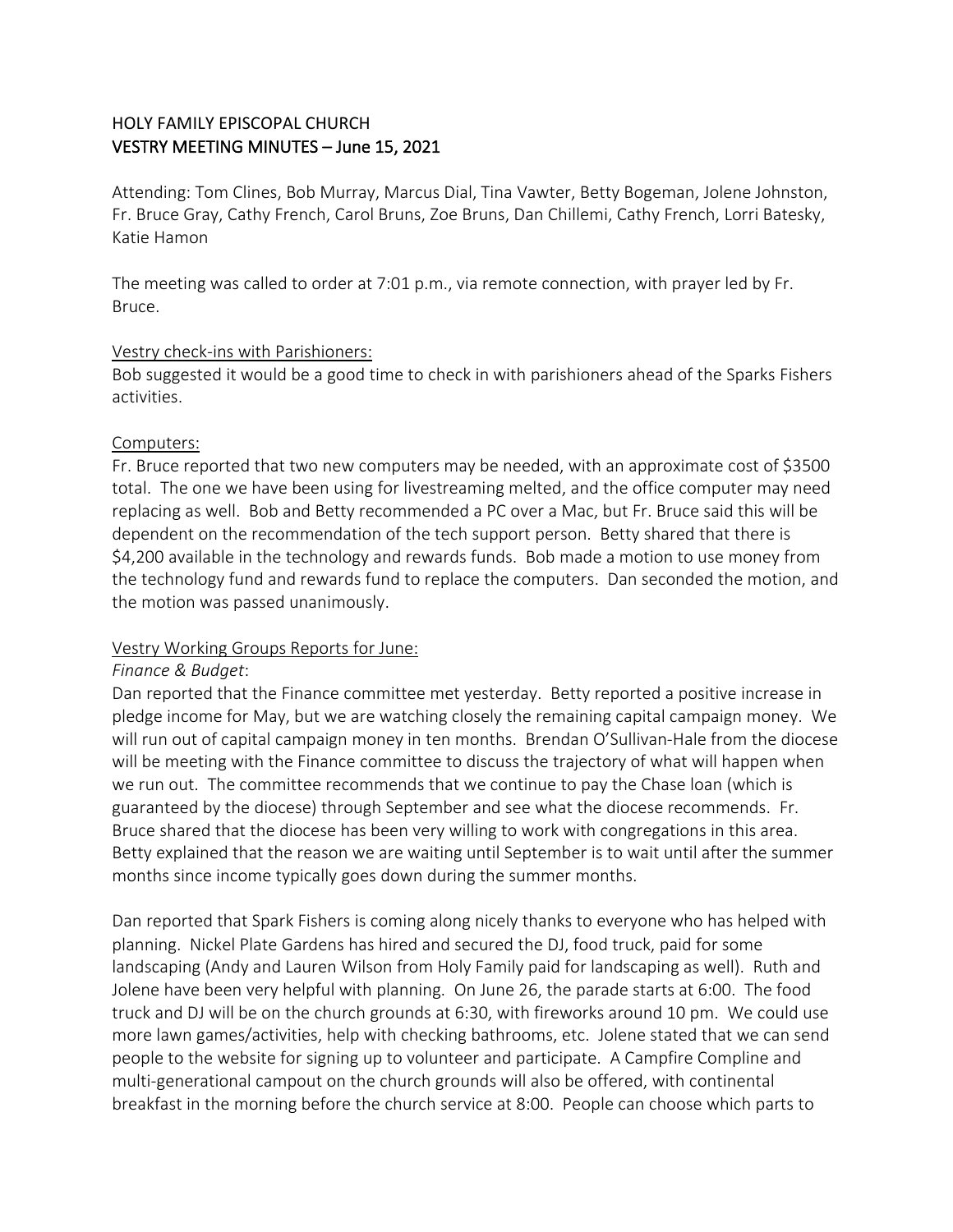attend. Bob noted that this is a great opportunity to invite friends, coworkers, family members. He inquired about the plan for the maintenance of the new landscaping (watering, weeding). Several Vestry members offered to help with this. Dan said that a lot of the matching funds have gone away to keep Nickel Plates Gardens going in the future. Fr. Bruce shared that the foundation we set up is an ongoing tool we can use in a lot of ways to help with this. There are various grants the Nickel Plate can apply for as a secular foundation that the church cannot. Jolene is working on getting signs put out to reach more people.

Fr. Bruce asked if we still need a joint meeting with the Finance Committee. Bob thought it would still be beneficial to have one soon to start looking at 2022 after meetings with the diocese. Dan suggested September or October. The diocese will expect a new capital campaign next year, so we will need to be thinking about that.

#### *Regathering*

Fr. Bruce noted that there isn't much to report here, other than the fact that refreshments are now being offered outdoors following the 10:00 service. Bob shared that the community risk level for Fishers is looking very good. He wondered if it may be time to revisit some of our precautions if the risk level is low. Betty asked about the status of the wine. Fr. Bruce responded that the presiding bishop is still saying no wine. Some priests are putting a drop of wine on every wafer, but he doesn't think that is what people desire.

Dan has noticed that the playground could use mulch. He inquired about whether the preschool would have any interest in working with us on that. Bruce said we need to wait and see what happens with preschool in the fall.

#### *Evangelism*

Bob reported that we have done three of our brainstorming sessions on the "Invite, Welcome, Connect" model. It was a small group, but those who attended were very helpful, and several were newcomers to Holy Family. The new Evangelism plan for Holy Family will be ready for fall season implementation. The next meeting is June 23; the goal is to narrow down the list of ideas to a manageable plan. Bob wondered if Jolene had an idea of how to be able to distribute this list of ideas prior to the meeting; Jolene will take care of it.

#### *Building & Grounds*

Marcus is continuing to check in with his uncle on the building of the Little Library update; at this point it is uncertain when it will be finished.

Marcus suggested that we need to be thinking about replacing the playground. He would like to get that going if there are still funds; Fr. Bruce confirmed that there are. Marcus has filled out an application to make a connection to the Nickel Plate Trail. Fishers will pay for the trailheads for the residential connections, so we are responsible for the trailhead. We need to get permission from Duke and Department of Public Works before moving forward. He suggested we begin thinking about what we envision: do we want a gravel ramp or stairs? Once we have an idea, we need to get some estimates.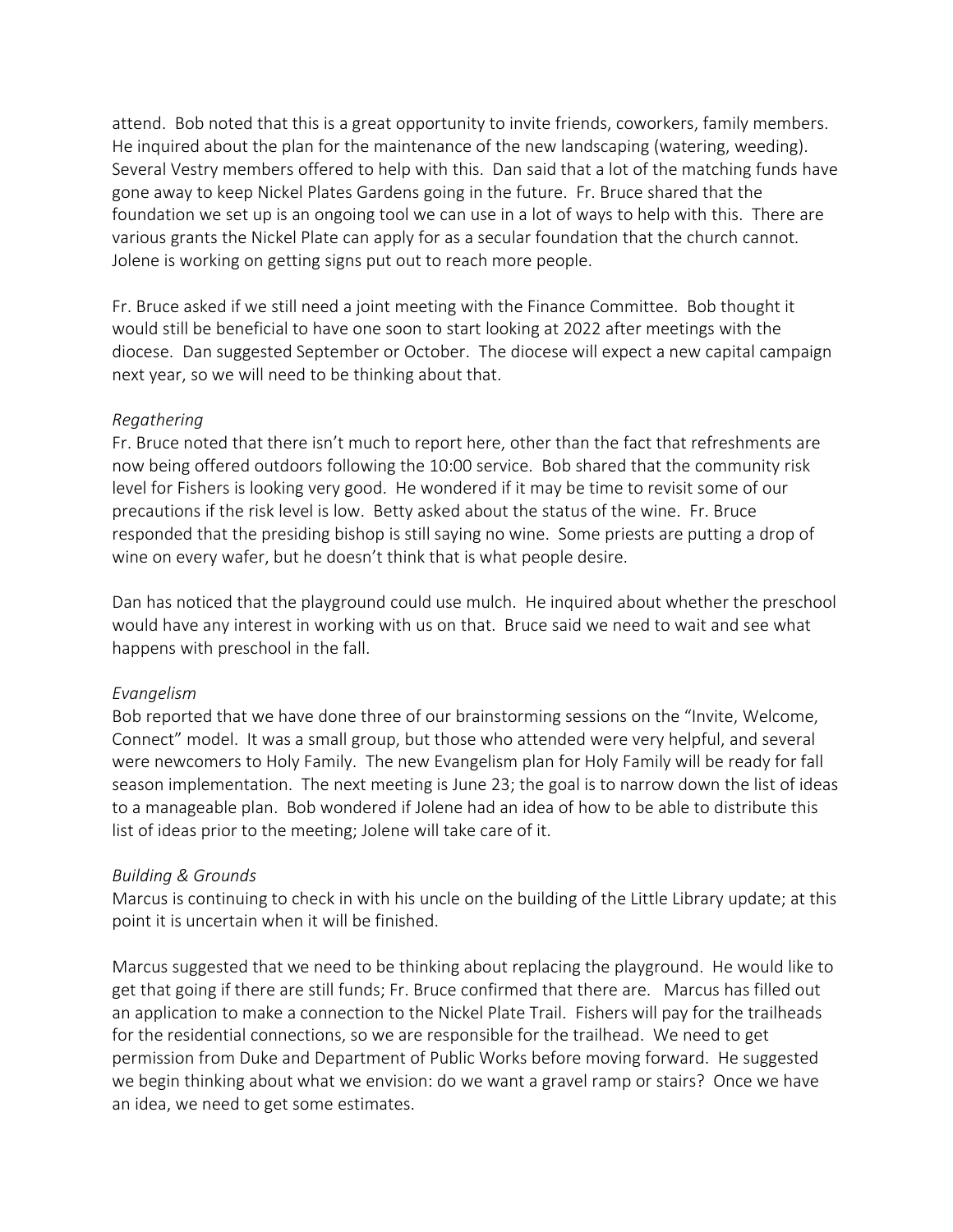Betty asked if anyone is looking at repairs for the parking lot. Fr. Bruce said the city may be willing to help if we allow the parking lot to be public access to the trail. Marcus thinks it's worth discussing with Fishers since it is something that will need to be addressed soon.

Cathy Gray reported that all Community Garden plots have been rented. She is working on forming a community among the gardeners and connections with Holy Family.

### *Christian Form*ation

Jolene & Ruth are taking June off and will start planning in July. Bob shared that Matthew Johnston will be confirmed and Jon Manuzak will be received on Sunday, so keep them in your prayers. Jolene said we can find a Sunday to recognize them at church.

### *Worship*

Fr. Bruce gave an update about the carpet in the sanctuary; it is to be installed in the coming weeks and will be paid for with designated donations. The lights in the sanctuary are awaiting parts. Four new acolytes have been trained for the 10:00 service.

### *Missional Outreach*

Lorri met with Cathy Gray and Cathy Scott to discuss ideas for the year. We will continue some of the projects that Cathy Scott had organized for Holy Family before adding additional outreach opportunities.

### *Racial Reconciliation*

Bob provided an update about the Holy Family Racial Reconciliation educational plan for 2020- 21. The committee's work is in the final stage of development. The Sacred Ground program is a lot of reading and video, but it is highly beneficial if you can commit the time. The Adult Forum will feature Episcopal saints who worked for racial justice. We will also have monthly movie discussions about popular films about the topic of racial justice. People can stream them on their own and then meet on Zoom or in person to discuss the movies.

# *Review and Approval of May Minutes*

Tina motioned to approve the minutes, Marcus seconded, and the motion was passed unanimously.

# *Rector's Report*

Fr. Bruce informed us that Holy Family is part of first diocesan cohort of congregations for "Church Buildings for Collaborative Partnerships," which is a diocesan program that will make us eligible for grants from the diocese. The Working group includes Fr. Bruce, Sandra Cline, Mel Bohlander, Lee Cahalan, Susie Beard, Cathy Gray, and Lorri Batesky. The bishop specifically asked Holy Family to participate, and it is a pilot program for the whole Episcopal Church.

Jolene reminded of the importance of using social media to promote events at Holy Family.